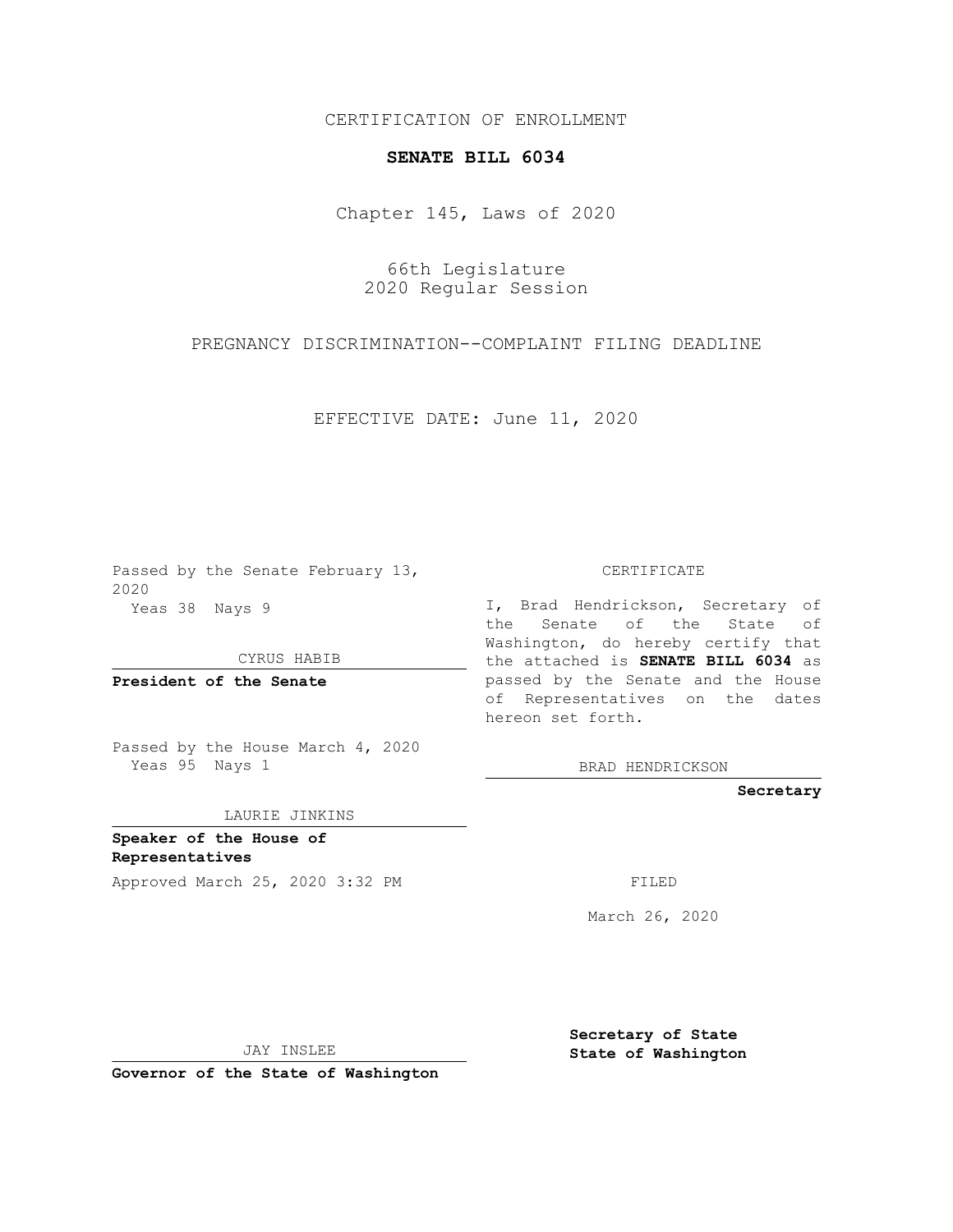## **SENATE BILL 6034**

Passed Legislature - 2020 Regular Session

**State of Washington 66th Legislature 2020 Regular Session**

**By** Senators Keiser, Conway, Wellman, Dhingra, Stanford, Saldaña, Pedersen, Darneille, Frockt, Hunt, Kuderer, Lovelett, Nguyen, Randall, Cleveland, and Wilson, C.

Prefiled 12/03/19. Read first time 01/13/20. Referred to Committee on Labor & Commerce.

1 AN ACT Relating to extending the time allowed to file a complaint 2 with the human rights commission for a claim related to pregnancy 3 discrimination; and amending RCW 49.60.230.

4 BE IT ENACTED BY THE LEGISLATURE OF THE STATE OF WASHINGTON:

5 **Sec. 1.** RCW 49.60.230 and 2008 c 266 s 7 are each amended to read as follows:6

7 (1) Who may file a complaint:

 (a) Any person claiming to be aggrieved by an alleged unfair practice may, personally or by his or her attorney, make, sign, and file with the commission a complaint in writing under oath or by declaration. The complaint shall state the name of the person alleged 12 to have committed the unfair practice and the particulars thereof, and contain such other information as may be required by the 14 commission.

15 (b) Whenever it has reason to believe that any person has been 16 engaged or is engaging in an unfair practice, the commission may 17 issue a complaint.

18 (c) Any employer or principal whose employees, or agents, or any 19 of them, refuse or threaten to refuse to comply with the provisions 20 of this chapter may file with the commission a written complaint